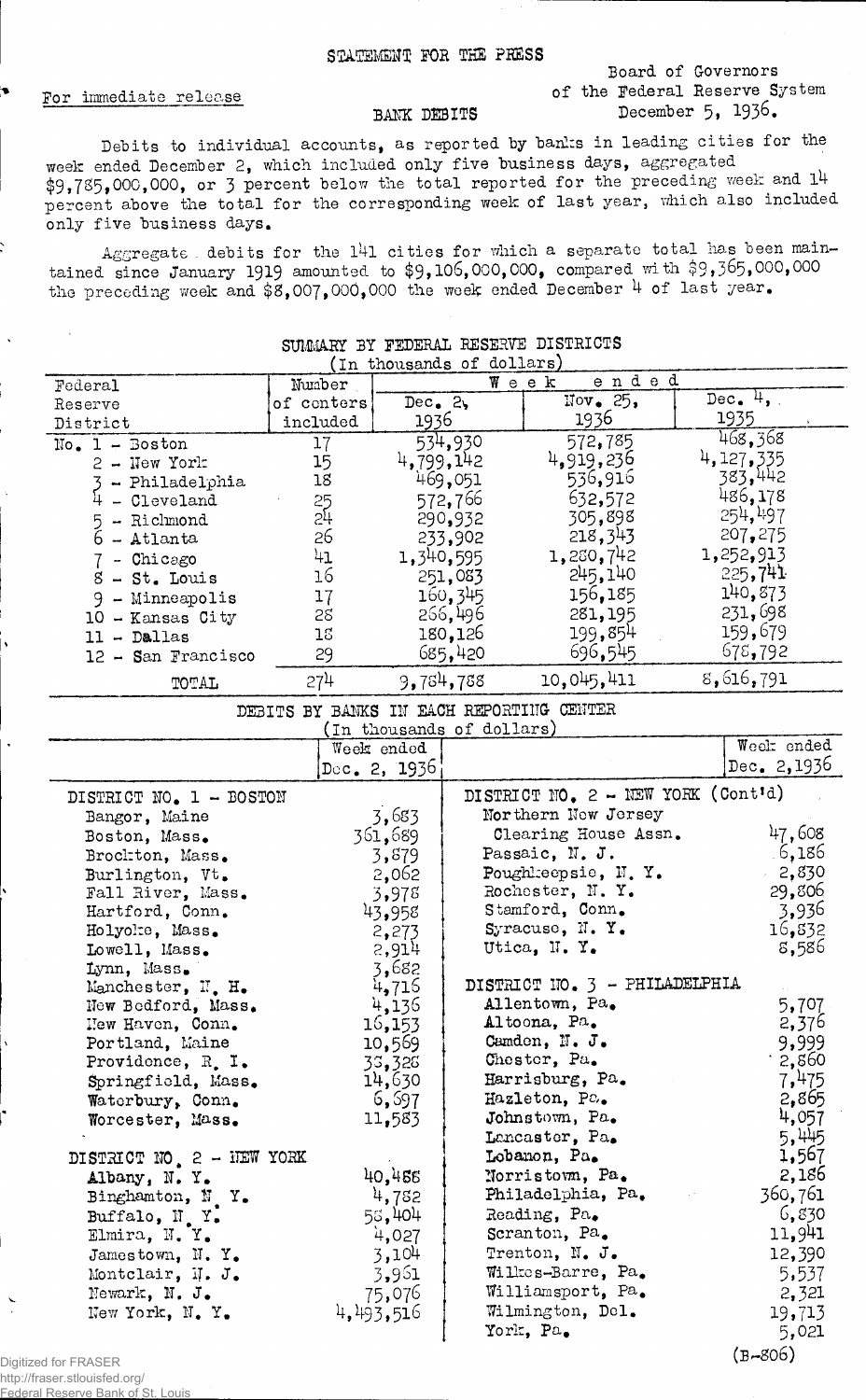|  |  | DEBITS BY BANKS IN EACH REPORTING CENTER |  |
|--|--|------------------------------------------|--|
|  |  |                                          |  |

| $E-806a$<br>In thousands of dollars) |                       |                                        |                |  |  |
|--------------------------------------|-----------------------|----------------------------------------|----------------|--|--|
|                                      | Week ended            |                                        | Week ended     |  |  |
|                                      | Dec. 2, $1936$        |                                        | Dec. 2, 1936   |  |  |
| DISTRICT NO. 4 - CLEVELAND           |                       | DISTRICT NO. $6 - ATLANTA (Cont'd)$ .  |                |  |  |
| Akron, Ohio                          | 15,117                | Elberton, Ga.                          | 275            |  |  |
| Butler, Pa.                          | 2,816                 | Hattiesburg, Miss.                     | 860            |  |  |
| Canton, Ohio                         | 7,406                 | Jackson, Miss.                         | 7,467          |  |  |
| Cincinnati, Ohio                     | 78,925                | Jacksonville, Fla.                     | 16,706         |  |  |
| Cleveland, Ohio                      | 140,841               | Knoxville, Tenn.                       | 5,604          |  |  |
| Columbus, Ohio                       | 41,342                | Macon, Ga.                             | 3,712          |  |  |
| Dayton, Ohio                         | 14,436                | Meridian, Miss.                        | 1,953          |  |  |
| Erie, Pa.                            | 6,426                 | Miami, Fla.                            | 11,068         |  |  |
| Franklin, Pa.                        | 920                   | Mobile, Ala.                           | 7,780          |  |  |
| Greensburg, Pa.                      | $\frac{1,537}{3,450}$ | Montgomery, Ala.                       | 5,175          |  |  |
| Hamilton, Ohio<br>Homestead, Pa.     | 644                   | Mashville, Tenn.<br>Newnan, Ga.        | 17,280<br>405  |  |  |
| Lexington, Ky.                       | 4,397                 | New Orleans, La.                       | 62,810         |  |  |
| Lima, Ohio                           | 3,169                 | Pensacola, Fla.                        | 2,017          |  |  |
| Lorain, Ohio                         | 876                   | Savannah, Ga.                          | 7,323          |  |  |
| Middletown, Ohio                     | 2,380                 | Tampa, Fla.                            | 6,204          |  |  |
| Oil City, Pa.                        | 2,058                 | Valdosta, Ga.                          | 958            |  |  |
| Pittsburgh, Pa.                      | 187,915               | Vicksburg, Miss.                       | 2,289          |  |  |
| Springfield, Ohio                    | 3,912                 |                                        |                |  |  |
| Steubenville, Ohio                   | 2,506                 | DISTRICT NO. 7 - CHICAGO               |                |  |  |
| Toledo, Ohio                         | 28,571                | Adrian, Mich.                          | 752            |  |  |
| Warren, Ohio                         | 2,085                 | Aurora, Ill.                           | 2,361          |  |  |
| Wheeling, W. Va.                     | 9,791                 | Battle Creek, Mich.                    | 3,119          |  |  |
| Youngstown, Ohio                     | 9,548                 | Bay City, Mich.                        | 2,562          |  |  |
| Zanesville, Ohio                     | 1,697                 | Bloomington, Ill.                      | 3,258          |  |  |
|                                      |                       | Cedar Rapids, Iowa                     | 5,443          |  |  |
| DISTRICT NO. 5 - RICHMOND            |                       | Champaign-Urbana, Ill.                 | 3.071          |  |  |
| Asheville, N. C.                     | 2,857                 | Chicago, Ill.                          | 792,155        |  |  |
| Baltimore, Md.                       | 84,195                | Clinton, Iowa                          | 1,798          |  |  |
| Charleston, S. C.                    | 4,554                 | Danville, Ill.                         | 2,619          |  |  |
| Charleston, W. Va.                   | 11,892                | Davenport, Iowa                        | 5,021          |  |  |
| Charlotte, N. C.                     | 13,675                | Decatur, Ill.                          | 4,639          |  |  |
| Columbia, S.C.                       | 6,388                 | Des Moines, Iowa                       | 21,992         |  |  |
| Cumberland, Md.                      | 1,878                 | Detroit, Mich.                         | 250,180        |  |  |
| Danville, Va.                        | 2,978                 | Dubuque, Iowa                          | 2,171          |  |  |
| Durham, N. C.<br>Greensboro, N. C.   | 6,376<br>3,802        | Elgin, Ill.<br>Flint, Mich.            | 1,647          |  |  |
| Greenville, S.C.                     | 4,804                 | Fort Wayne, Ind.                       | 6,479          |  |  |
| Hagerstown, Md.                      | 1,790                 | Gary, Ind.                             | 9,786<br>3,308 |  |  |
| Huntington, W. Va.                   | 4,357                 | Grand Rapids, Mich.                    | 11,830         |  |  |
| Lynchburg, Va.                       | 3,660                 | Green Bay, Wis.                        | 2,846          |  |  |
| Newport News, Va.                    | 2,385                 | Hammond, Ind.                          | 1,481          |  |  |
| Norfolk, Va.                         | 11,936                | Indianapolis, Ind.                     | 44,953         |  |  |
| Portsmouth, Va.                      | 1,199                 | Jackson, Mich.                         | 3,781          |  |  |
| Raleigh, N. C.                       | 7,182                 | Kalamazoo, Mich.                       | 5,042          |  |  |
| Richmond, Va.                        | 34,226                | Lansing, Mich.                         | 5,327          |  |  |
| Roanoke, Va.                         | 7,813                 | Manitowoc, Wis.                        | 1,277          |  |  |
| Spartanburg, S. C.                   | 2,185                 | Mason City, Iowa                       | 2,708          |  |  |
| Washington, D. C.                    | 59,181                | Milwaukee, Wis.                        | 57,827         |  |  |
| Wilmington, N. C.                    | 2,536                 | Moline, Ill.                           | 1,936          |  |  |
| Winston-Salem, N. C.                 | 8,578                 | Muscatine, Iowa                        | 779            |  |  |
|                                      |                       | Oshkosh, Wis.                          | 2,250          |  |  |
| DISTRICT NO. 5 - ATLANTA             |                       | Peoria, Ill.                           | 20,718         |  |  |
| Albany, Ga.                          | 1,142                 | Rockford, Ill.                         | 5,483          |  |  |
| Atlanta, Ga.                         | 36,331                | Saginaw, Mich.                         | 5,156          |  |  |
| Augusta, Ga.                         | 4,223                 | Sheboygan, Wis.                        | 3,816          |  |  |
| Birmingham, Ala.                     | 18,532                | Sioux City, Iowa                       | 8,975          |  |  |
| Brunswick, Ga.                       | 443                   | South Bend, Ind.                       | 8,275          |  |  |
| Chattanooga, Tenn.<br>Columbus, Ga.  | 9,515                 | Springfield, Ill.<br>Terre Haute, Ind. | 5,233          |  |  |
| Dothan, Ala.                         | 3,016<br>814          | Waterloo, Iowa                         | 4,918          |  |  |
|                                      |                       |                                        | 3,573          |  |  |

 $\hat{\mathcal{A}}$ 

Digitized for FRASER http://fraser.stlouisfed.org/ Federal Reserve Bank of St. Louis

 $\mathbf{r}$  $\hat{\boldsymbol{\beta}}$ 

 $\overline{ }$